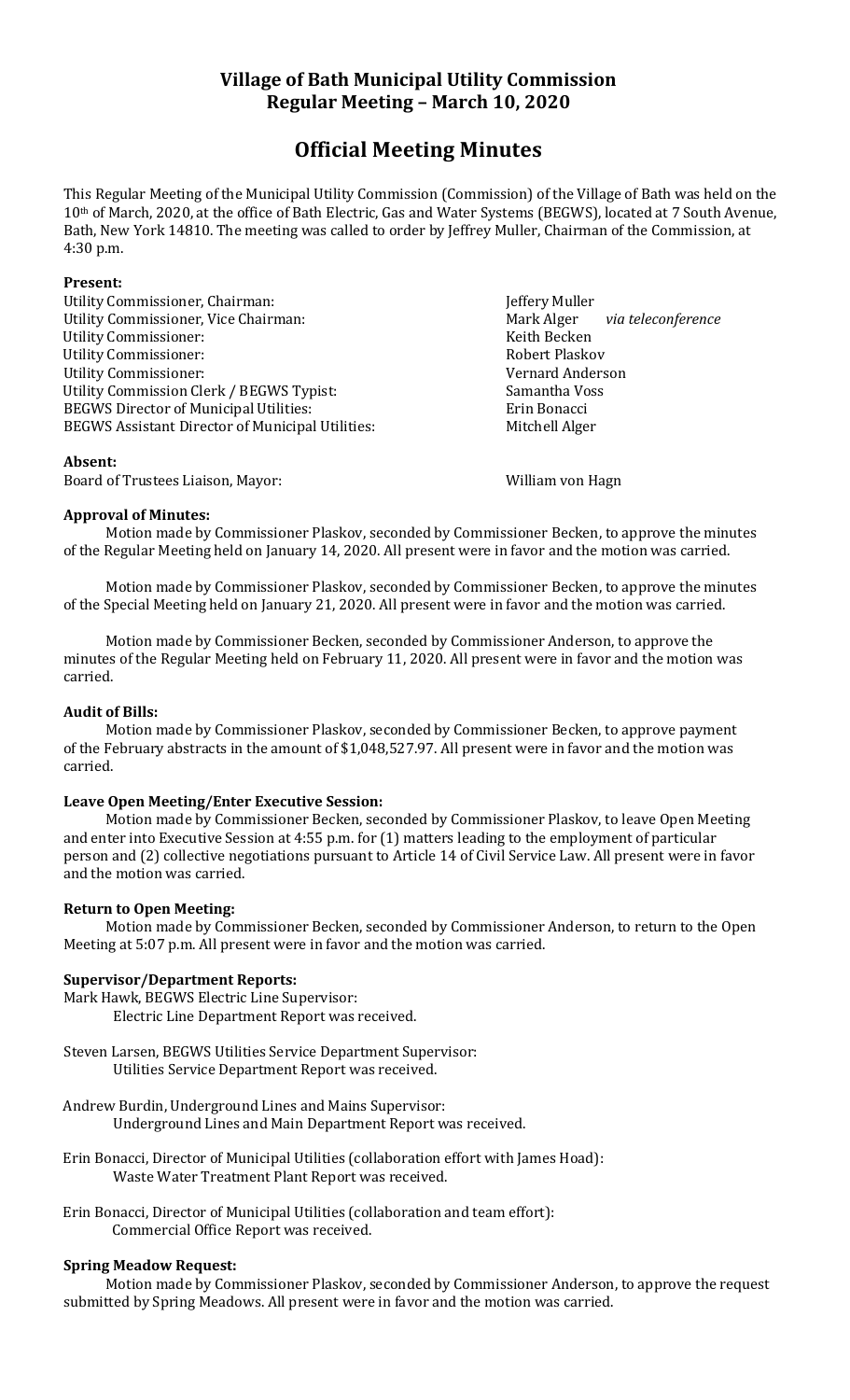#### **New York Power Authority (NYPA) Long Term Agreement:**

Motion made by Commissioner Plaskov, seconded by Commissioner Becken, to approve the long term agreement document (NYPA CRM 0122002194) for signature and designating the Village of Bath Mayor as the authorized signatory. All present were in favor and the motion was carried.

#### **MEUA Semi-Annual Conference:**

Motion made by Commissioner Plaskov, seconded by Commissioner Anderson, authorizing Director Bonacci and Assistant Director Alger to attend the MEUA Semi-Annual Conference. All present were in favor and the motion was carried.

| <b>RESOLUTION</b>                                                                                                                                                                                                                                             |
|---------------------------------------------------------------------------------------------------------------------------------------------------------------------------------------------------------------------------------------------------------------|
| Please use this form to designate a delegate from within your municipal to represent your municipal.                                                                                                                                                          |
| At a regular meeting of the Municipal Utility Commission of the City/Town Village of<br>Bath Rew York, held on March 10, 2020, the following resolution was adopted:                                                                                          |
| Moved by Commissioner Anderson, seconded by Commissioner Plas Kov.                                                                                                                                                                                            |
| WHEREAS, the <u>Municipal Utility Commission</u> of the City/Town Village of Bath<br>New York, is a municipal member of the Municipal Electric Utilities Association of New York State, and                                                                   |
| WHEREAS, the Semi-Annual Meeting of the Municipal Electric Utilities Association of New York State has<br>been called on April 22, and April 23, 2020 to be held at the Embassy Suites by Hilton Destiny USA,<br>311 Hiawatha Blvd W, Syracuse, NY 13204 and, |
| WHEREAS, in accordance with the bylaws of the Municipal Electric Utilities Association of New York State,<br>each municipal member may cast one vote on each transaction properly brought before this meeting,                                                |
| NOW THEREFORE BE IT RESOLVED, that Erin B. Bonacci<br>be and is hereby designated<br>as the accredited delegate of the City/Town(Village of $B_9 + h$ , New York.                                                                                             |
| On roll call: Affirmative: $X$ Negative:                                                                                                                                                                                                                      |
| I certify that this resolution was adopted by the Municipal Utility $\Lambda$ of the City/Town/(illage) of<br>Bath Rew York on the 10 day of March, 2020.                                                                                                     |
|                                                                                                                                                                                                                                                               |
| <u>Municipal Utility</u> Commissioner Clerk<br>Title                                                                                                                                                                                                          |
|                                                                                                                                                                                                                                                               |
|                                                                                                                                                                                                                                                               |
|                                                                                                                                                                                                                                                               |
|                                                                                                                                                                                                                                                               |
|                                                                                                                                                                                                                                                               |
|                                                                                                                                                                                                                                                               |

#### **Authorize Award for Professional Services to Larson Design Group:**

Motion made by Commissioner Anderson, seconded by Commissioner Plaskov, to authorize the award of professional services for the Village of Bath Gas System Study to Larson Design Group with a scope and fee to be determined, and authorizing Director Bonacci as the signatory to execute the agreement with Larson Design Group for a fee not-to-exceed \$52,500. All present were in favor and the motion was carried.

# **Authorize Emergency Purchase of Chemicals Bacteria:**

Motion made by Commissioner Plaskov, seconded by Commissioner Becken, to approve the emergency purchases of chemicals and bacteria recommended by Maryland Biochemical for the augmentation program required as a result of the filamentous bacteria issue currently impacting the Village of Bath WWTP operations. All others present were in favor and the motion was carried.

# **Leave Open Meeting/Enter Executive Session:**

Motion made by Commissioner Plaskov, seconded by Commissioner Becken, to leave the Open Meeting and enter into Executive Session at 7:02 p.m. for the purposes of: (1) matters leading to the